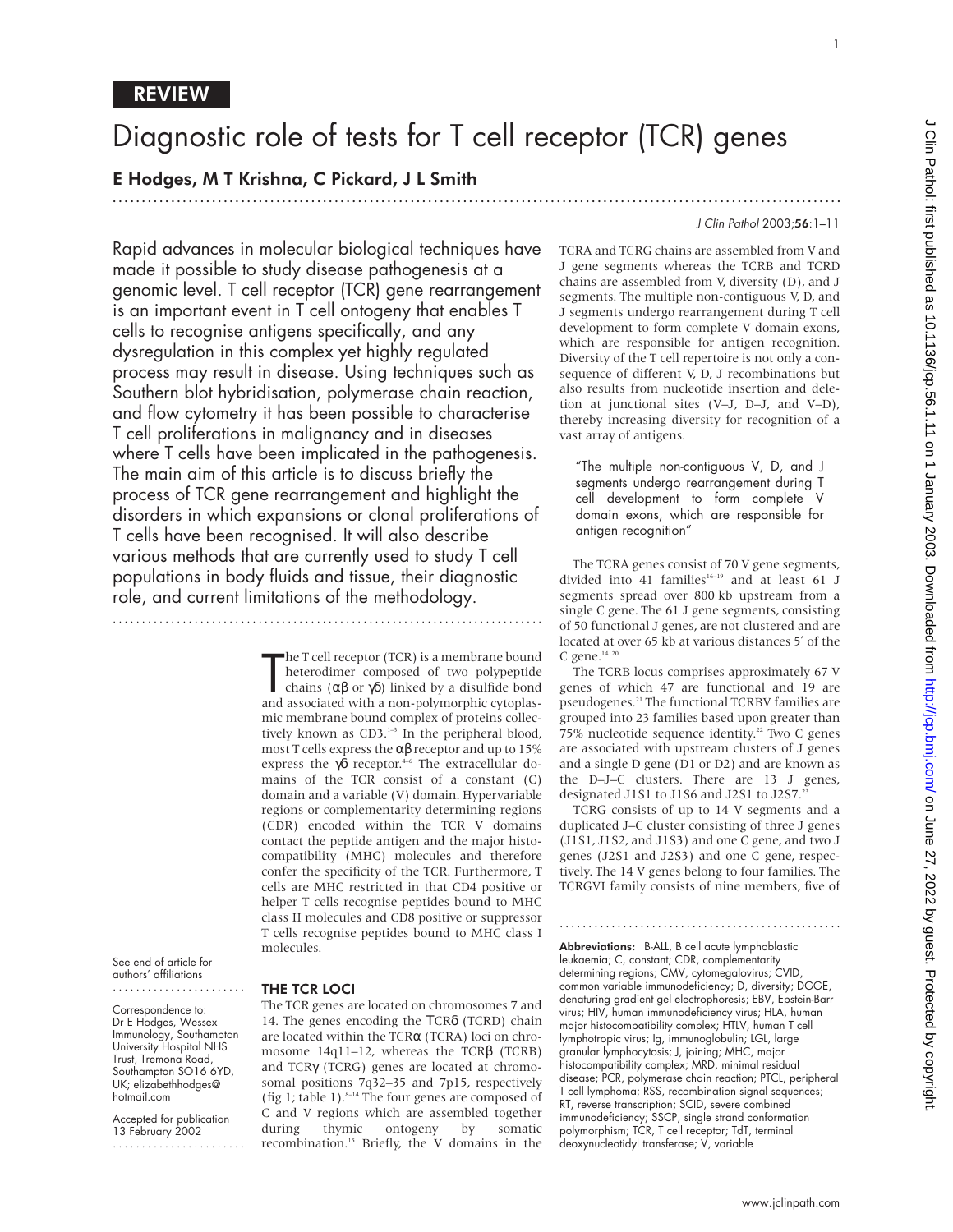

**Figure 1** Germline organisation of the T cell receptor (TCR) genes. The TCRA, TCRB, and TCRG loci are located on the chromosomes at positions 14q11–12, 7q32–35, and 7p15, respectively. The TCRD loci are also situated on chromosome 14, within the TCRA loci. The gene segments are designated using the World Health Organisation standards for TCR nomenclature.7 The shaded boxes indicate the type of gene segment: V, variable (black); D, diversity (white); J, joining (dark grey); C, constant (light grey).

which are functional and four of which are pseuodogenes, and the remaining three families (II, III, and IV) each consist of a single gene. The remaining two genes are VA, which lies 5′ to the TCRGVII, and VB, which lies 5' to TCRGVIII.<sup>24 25</sup>

The TCRD locus is located within the TCRA locus between the AV and AJ gene segments. It is flanked by TCRD deleting elements (ιJA and δREC) such that rearrangements of the deleting elements to each other or rearrangement of AV to AJ gene segments causes deletion of the intervening TCRD gene locus. The germline encoded TCRD locus consists of eight V segments, three D segments, four J segments, and a single C segment.<sup>14</sup> TCRDV2 is located immediately upstream of the D and J segments, whereas TCRDV3 is located downstream of the TCRDJ cluster in an inverted orientation. TCRDV1 is located among the TCRAV genes 360 kb upstream of the TCRDC gene cluster, whereas the remaining five TCRDV genes (described as TCRAV/DV) are also found among the TCRAV genes.<sup>14</sup>

# V(D)J RECOMBINATION

The T lymphocyte has a unique ability to recognise a vast array of non-self antigens and rearrangement of multiple V, D, and J gene segments accounts for the diversity and specificity necessary for this function. During TCR gene rearrangement the V, D (only in TCRB and TCRD chain rearrangement), and J

segments are brought together into a continuous V–D–J coding block (fig 2).<sup>15</sup> These events are mediated by recombination activating genes, RAG1 and RAG2, $2^{6}$  27 and the enzyme terminal deoxynucleotidyl transferase (TdT).<sup>28</sup> The TCR gene segments, as with the immunoglobulin genes, are flanked by recombination signal sequences (RSS), which act as recognition sites for the VDJ recombinase and mark the points at which somatic recombination occurs. The RSS comprises two conserved sequences, a heptamer (CACA/TGTG) separated by 12 or 23 random nucleotides from a consensus nonamer sequence (ACAAAAACC or GGTTTTTGT). Recombination may only take place between gene segments flanked by different spacers, $29\,30$  and this phenomenon is known as the "12–23" rule.<sup>31</sup> Therefore, V gene segments flanked 3' by a 23 bp spacer can recombine with D segments or directly with J segments, both of which are flanked 5′ by a 12 bp spacer. The rearrangement of TCRB and TCRD is a two step process, in which a D gene first recombines with a J gene and then a V gene recombines with the D–J block (fig 2). Because of the absence of D genes in TCRA and TCRG, only V–J recombination occurs in these two chains.

"Diversity of the T cell repertoire is not only a consequence of different V, D, J recombinations but also results from nucleotide insertion and deletion at junctional sites"

| TCR gene     | Chromosome | V segments | D segments | J segments | C segments |
|--------------|------------|------------|------------|------------|------------|
| $\alpha$ (A) | $14q11-12$ | 70         |            | 61         |            |
| $\beta$ (B)  | 7q32-35    | 67         |            | 13         |            |
| $\gamma$ (G) | 7p15       | 14         |            |            |            |
| $\delta$ (D) | $14q11-12$ | 8          |            |            |            |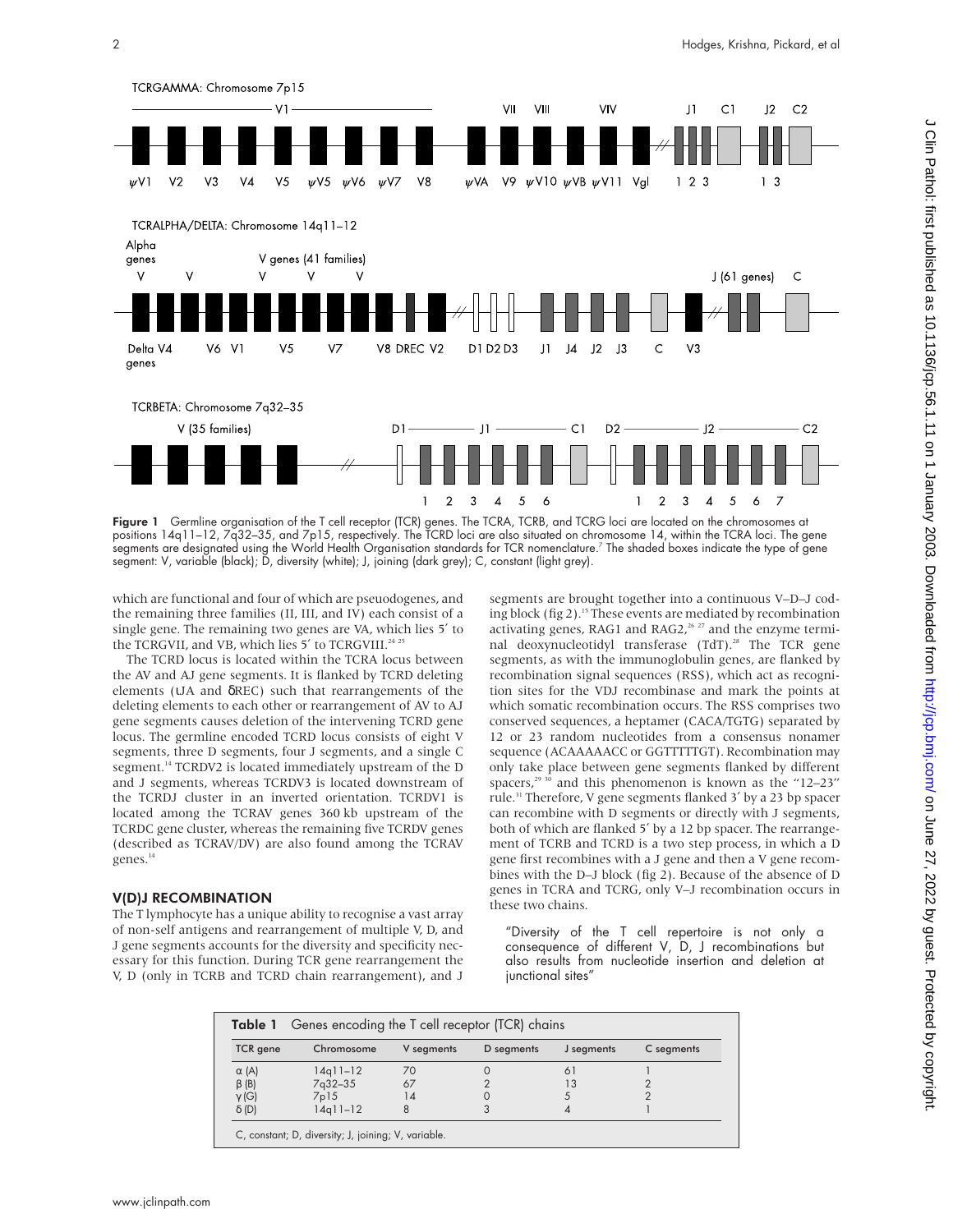

Figure 2 T cell receptor β gene (TCRB) rearrangement. The RAG mediated recombination of the TCRB locus is a two step process in which a diversity (D) gene segment first recombines with a joining (J) segment, followed by the recombination of a variable (V) gene to the DJ block. The rearranged VDJ segment is then spliced post transcriptionally to the C transcript.

During these recombination events, diversity at junctional regions is further increased by the incorporation of template dependent palindromic "P" nucleotides,<sup>32 33</sup> incorporation of template independent GC rich "N" nucleotides by TdT, $3435$ deletion of gene encoded nucleotides by exonucleolytic activity, and imprecise joining of gene segments. The junctional region  $(V(D)J)$  encodes the hypervariable CDR3.<sup>36</sup> The CDRs (CDR1 and CDR2 within the V genes and CDR3 at the  $V(D)J$ junction) are regions of greatest sequence variability, which constitute the binding site for antigen with the CDR3 positioned at the centre of the antigen binding site for direct contact with the MHC bound peptide. Therefore, diversity of the T cell repertoire is not only a consequence of different V, D, J recombinations but also results from nucleotide insertion and deletion at junctional sites, thereby increasing diversity for recognition of a vast array of antigens. Furthermore, diversity is also created by the combinatorial association of individual TCRA and TCRB chains, and TCRG and TCRD chains. It is estimated that  $10^{15}$  unique TCRs can be produced in this way. $31$ 

# THE HUMAN T CELL REPERTOIRE

There are several intrinsic and extrinsic factors that influence the expression of the TCR repertoire in humans. These include the human MHC (HLA) system<sup>37-39</sup> and TCR gene polymorphisms,<sup>25</sup> <sup>40-47</sup> in addition to environmental factors, such as infection<sup>48–52</sup> and superantigens.<sup>53–56</sup> In normal individuals the TCR repertoire is stable and polyclonal. Whereas clonal populations are the hallmark of malignancy, clonal or oligoclonal populations of T and B cells may occur in non-malignant conditions including: human immunodeficiency virus (HIV) and Epstein-Barr virus (EBV) infections with specificity for virus,<sup>48 57-59</sup> in the elderly,<sup>60 61</sup> in autoimmunity,<sup>62-65</sup> in common variable immunodeficiency (CVID),<sup>66 67</sup> and in severe combined immunodeficiency (SC1D), where RAG1 or RAG2 gene defects allow only a limited number of successful antigen receptor gene rearrangements, as occurs in patients with the Omenn's SCID variant.<sup>68</sup>

# ANALYSIS OF TCRVB REPERTOIRE Phenotype: flow cytometric analyses

Flow cytometry offers a quick, relatively inexpensive method of analysing the TCR repertoire, which is reproducible between laboratories and allows a quantitative evaluation of the expression of different V genes within different T cell subsets—that is, CD4+ and CD8+ cells. Whole blood can be analysed by three/four colour flow cytometry using fluorescently labelled monoclonal antibodies against TCRV family gene segments, together with anti-CD3 and anti-CD4 or anti-CD8 monoclonal antibodies (fig 3). Monoclonal antibodies are available to all the TCR chains for detection of ΤCRαβ and γδ positive populations. In particular, monoclonal antibodies now cover > 80% of the whole TCRVβ repertoire and reference values of the Vβ repertoire in healthy controls from different age groups are available.<sup>69</sup> In contrast, only a few monoclonal antibodies recognise the Vα genes because of the vast number of TCRA V and J recombinations and the polymorphic nature of the α genes. TCRVβ antibody studies can be used as an initial screening method for the detection of expanded families and/or skewing of the T cell repertoire in various disease states, including suspect T cell malignancies and proliferations, and immunodeficiency (fig 3).<sup>70</sup>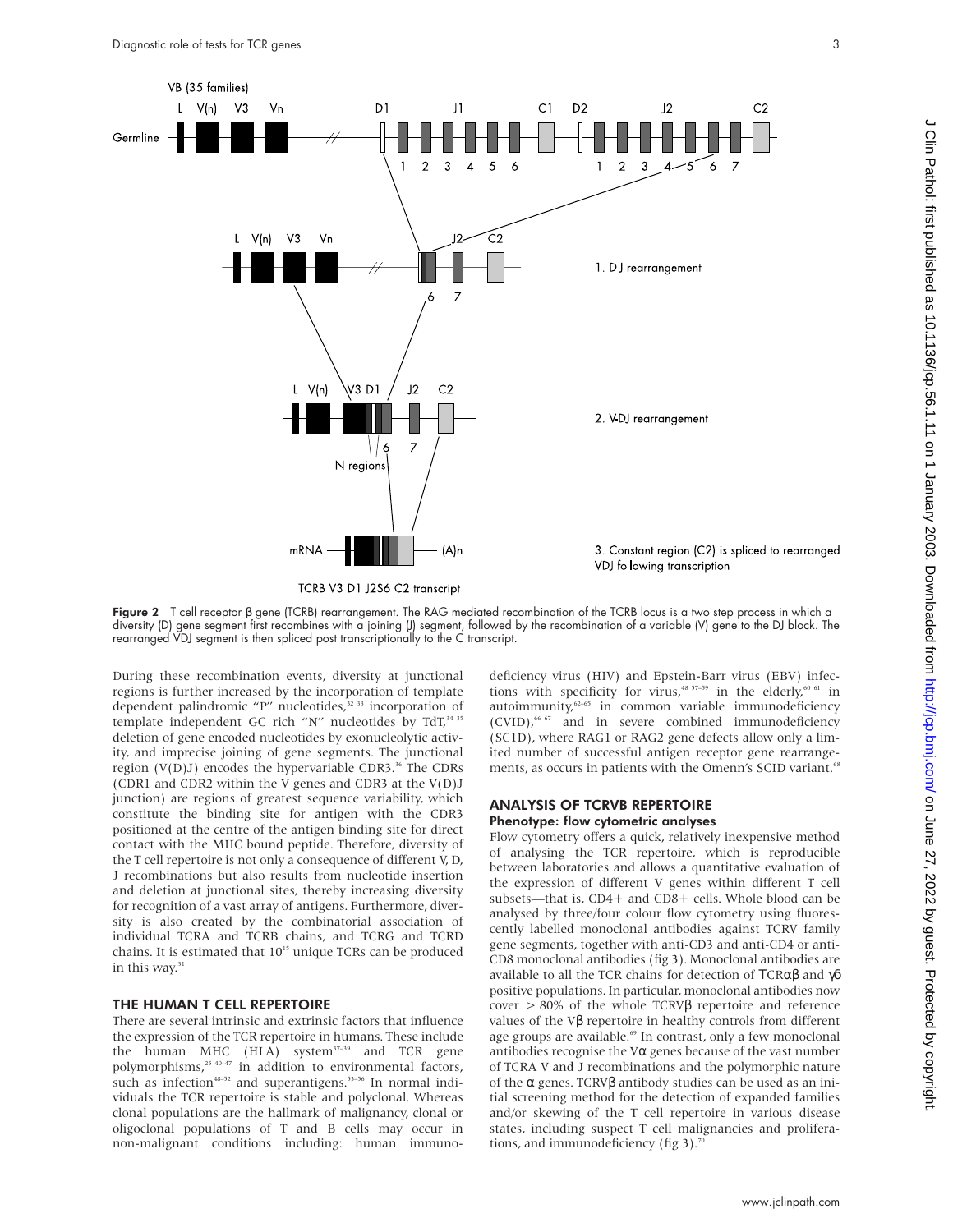

Figure 3 Representative flow cytometric T cell receptor β variable gene (TCRVB) profiles of a healthy control compared with a patient with T cell lymphoma. TCRVβ repertoire analysis was performed using triple colour analysis with CD3 in combination with two different TCRVβ antibodies for each tube. Images on the left show CD3 versus side scatter (SSC) gating to identify the T cells. Images on the right show staining using Vβ2 and Vβ9 labelled antibodies. Only small percentages of Vβ positive T cells can be identified in the healthy control (upper panel), whereas a large T cell population expressing Vβ9 (64%) was identified in the T cell lymphoma (lower panel).

### Genotype: PCR methods

The advent of the polymerase chain reaction (PCR) technique has largely replaced Southern blot analysis for clonality studies because PCR offers several advantages, with the principal being that it is quicker to perform and poor quality DNA can be used. The type of PCR approach will depend on whether DNA or RNA based methods are applicable. Paraffin wax embedded material is often the only material available in routine diagnostic pathology laboratories, so protocols are restricted to DNA based methods and the amplification of small ( $<$  250 bp) PCR fragments.<sup>71</sup> Both DNA and RNA methods are suitable for fresh material.

Reverse transcription PCR (RT-PCR) using RNA can be used for the analysis of the expressed TCR repertoire. Suitable PCR methods include: (1) amplification of all V segments using family specific primers complementary to all TCRV genes and a constant region primer<sup>70 72</sup> (although easy and reliable, this method at best can only provide a semiquantitative profile of TCRV usage); (2) modification of all TCR transcripts so that they can be amplified by one oligonucleotide (anchor  $PCR$ )<sup>73</sup>; and (3) the production of circular transcripts by ligation (inverse PCR).74 These last two methods are technically demanding but allow quantitative analysis of the T cell population. Such analyses have been applied to clonality studies and the evaluation of the TCR repertoire in immunodeficiency, autoimmune disease, and alloreactive T cells in allografts.<sup>75</sup>

Methods for routine clonality assessment should be simple and robust with good detection rates and sensitivity rates of ∼ 5%. Although clonality assessment can be completed using RNA and RT-PCR, analysis of DNA is more common and applicable to poor quality DNA extracted from paraffin wax embedded, formalin fixed tissue. Many methods applicable to DNA rely on family consensus primers and therefore suffer from false negativity as a result of improper annealing of PCR primers to all gene segments because of the lack of homology of the primers to template DNA. Furthermore, some

approaches have used nested PCR, which may suffer from contamination problems. Presently**,** a European project (BIOMED-2 concerted action (PL-96–3936)) is trying to deal with the problem of false negatives common to all PCR protocols. The project has involved the design of new and specific primers for all TCR and immunoglobulin (Ig) loci and the standardised testing of all cases. This approach has already increased detection rates and sensitivity.

PCR analysis of the TCRG genes is the protocol mostly widely applied to clonality studies in clinical pathology laboratories because of the restricted germline repertoire of the TCRG genes, which limits the number of required PCR primers.<sup>76</sup> However, the limited repertoire also results in high background amplification of similar rearrangements in normal T cells. Furthermore, TCRG gene rearrangements can be used as markers of clonality, not only in TCRγδ positive malignancies (where the rearrangements are functional) but also in TCRαβ positive malignancies, where non-functional TCRG gene rearrangements are seen as a consequence of the ordered hierarchy of TCR loci gene rearrangements.

Analysis of TCRD genes is mainly restricted to TCRγδ positive malignancies, which are fairly rare, because the TCRD genes are deleted in most TCRαβ positive T cell malignancies. However, the TCRD locus is extensively used as a target in minimal residual disease (MRD) detection in both T and B lineage acute lymphoblastic leukaemia (ALL), particularly because cross lineage TCRD gene rearrangements occur extensively in precursor B cell ALL (B-ALL). $\frac{77}{10}$  The TCRD is a useful target as a result of the combination of three factors, namely: (1) limited germline repertoires, (2) specific recombination patterns in different subtypes of ALL, and (3) extensive junctional diversity.<sup>78</sup>

"PCR analysis of the TCRG genes is the protocol mostly widely applied to clonality studies in clinical pathology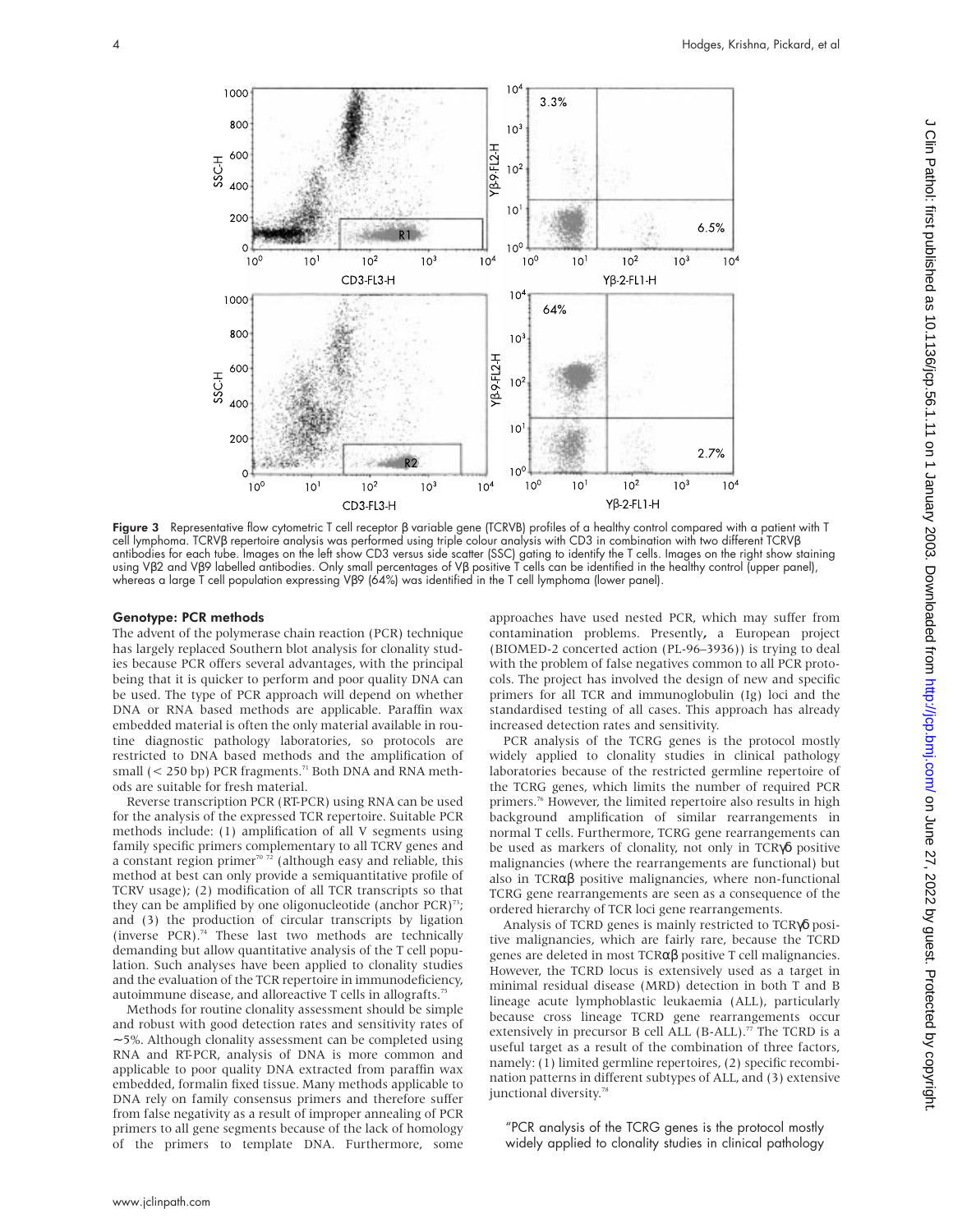

Figure 4 Heteroduplex and fluorescent gene scanning analyses. The same T cell receptor β gene (TCRB) polymerase chain reaction (PCR) products, amplified using the BIOMED TCR VB–JB primers (JJM van Dongen et al, unpublished data) are shown by (A) heteroduplex analysis and (B) fluorescent gene scanning. (A) M, molecular weight size marker, with sizes indicated in base pairs; P, polyclonal peripheral blood control; C, clonal T cell lymphoma control. In the polyclonal control, only heteroduplexes are visible as a smear at ∼ 500–550 bp, which results from the re-annealing of the polyclonal PCR fragments of different sizes and sequences. The clonal homoduplex PCR product is indicated by an arrow at about ∼ 259 bp, whereas the heteroduplex PCR products in the sample run behind at about 500–550 bp. (B) Relative fluorescent intensities (ordinate) are plotted as a function of PCR fragment size (abscissa). The polyclonal control in the upper panel shows a normal Gaussian distribution of PCR products of different sizes within the appropriate size range (250–290 bp). The clonal T cell lymphoma control in the lower panel shows a dominant fluorescent peak indicative of a clonal population with identical PCR fragment sizes at ∼ 259 bp.

laboratories because of the restricted germline repertoire of the TCRG genes, which limits the number of required PCR primers"

The TCRB locus is the locus of choice for establishing clonality of ΤCRαβ expressing tumours, which comprise more than 90% of lymphoid malignancies. DNA based methods have exploited the extensive TCRB germline repertoire with varied success.<sup>71</sup> <sup>79</sup> However, recently family specific BV primers have been applied to DNA as part of the BIOMED-2 programme and have achieved improved detection rates for TCRB clonality. The TCRA locus has proved too complex for suitable DNA clonal analyses.

#### Detection systems

TCR PCR fragments may be detected in a variety of ways to discriminate the junctional diversity between polyclonal and clonal populations. These methods include fluorescent gene scanning,<sup>80 81</sup> heteroduplex analysis,<sup>82-84</sup> single strand conformation polymorphism (SSCP),<sup>85</sup> denaturing gradient gel electrophoresis (DGGE),<sup>86 87</sup> cloning, and sequencing.<sup>88</sup>

Fluorescent gene scanning involves the amplification of specific TCR genes using fluorescently labelled primers. Such analysis is used in routine clonality assessment of TCRG and TCRB genes, TCRBV family usage, and MRD studies. The resulting PCR products are run on a gene sequencer and analysed using GeneScan software (Applied Biosystems, Warrington, Cheshire, UK). Polyclonal populations with varying PCR fragment lengths demonstrate a normal Gaussian distribution visualised as a series of peaks. Clonal populations are seen as distinct peaks (fig 4).

Heteroduplex analysis (and the less frequently used SSCP analysis), rely on conformational changes caused by mismatch at the junctional region visualised by retardation on a gel matrix. True clonal PCR products give rise to homoduplexes, whereas polyclonal PCR products form heteroduplexes upon renaturation. Because of differences in conformation, the clonal homoduplexes (PCR products with identical junctional regions from clonal populations) migrate more rapidly through the gel and are seen as intense clonal bands, whereas heteroduplexes with less perfectly matched sequences (PCR products with heterogeneous junctional regions) appear as ill defined smears running behind the homoduplex (fig 4). DGGE allows rapid screening for single base changes at the CDR3 region. This technique is based on the migration of double stranded DNA through a polyacrylamide gel containing increasing concentrations of a denaturing agent.<sup>89</sup>

Cloning and sequencing provides perhaps the best method of assessing clonality within T cell populations, allowing a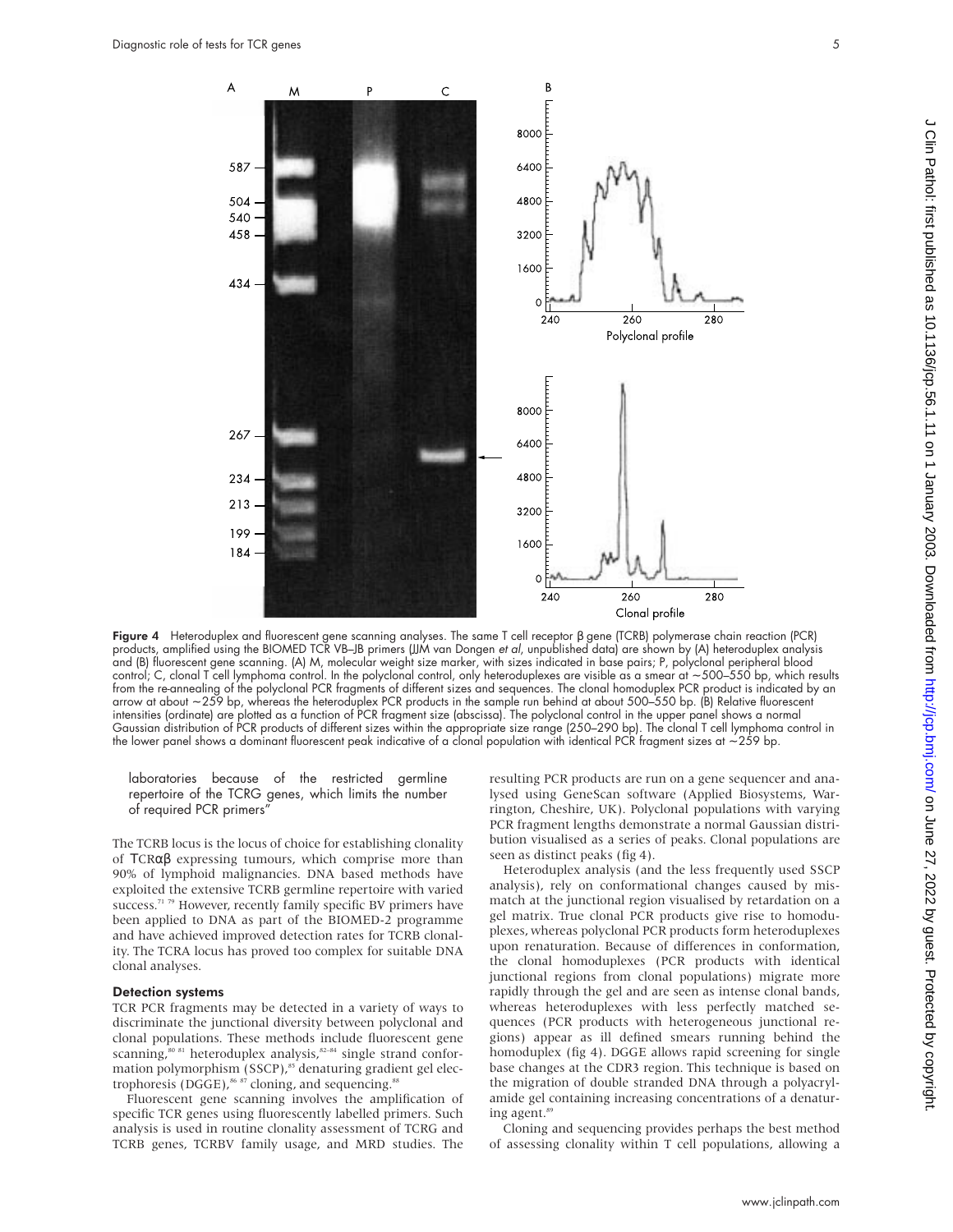|                                   | T cell receptor |              |             | Immunoglobulin           |              |                |
|-----------------------------------|-----------------|--------------|-------------|--------------------------|--------------|----------------|
| <b>Disease</b>                    | <b>TCRB</b>     | <b>TCRG</b>  | <b>TCRD</b> | lgH                      | lgK          | lgL            |
| Lymphoblastic T cell malignancies |                 |              |             |                          |              |                |
| CD3-TALL                          | 84              | 85           | 76          | 16                       | 0            | 0              |
| $CD3+T$ ALL                       | 96              | 100          | 58          | 6                        | $\Omega$     | 0              |
| Lymphoblastic T NHL               | 79              | 100          |             | 10                       | 33           | $\mathbf{O}$   |
| Mature T cell malignancies        |                 |              |             |                          |              |                |
| T CLL                             | 84              | 97           |             | 3                        | $\mathbf{O}$ | $\mathbf{O}$   |
| T PLL                             | 100             | >90          | 25          | $\overline{7}$           |              |                |
| <b>ATLL</b>                       | 100             | 100          | $\mathbf 0$ | 3                        | $\mathbf{O}$ | 0              |
| Peripheral T NHL                  | 80              | 80           | 20          | $\overline{\mathcal{A}}$ | 12           | $\mathbf 0$    |
| CTLL/MF                           | 100             | 100          |             | $\overline{7}$           | $\mathbf{O}$ | $\mathbf 0$    |
| Lymphoblastic B cell malignancies |                 |              |             |                          |              |                |
| Null ALL                          | 9               | 22           | $\mathbf 0$ | 95                       | 13           | 9              |
| Common ALL                        | 41              | 66           | 54          | 99                       | 32           | $\overline{2}$ |
| Pre B ALL                         | 23              | 44           | 20          | 100                      | 8            | 20             |
| <b>B ALL</b>                      | $\Omega$        | $\mathbf{O}$ |             | 100                      |              |                |
| Mature B cell malignancies        |                 |              |             |                          |              |                |
| <b>B CLL</b>                      | $\overline{7}$  | $\mathbf 0$  | 0           | 100                      | 100          | 30             |
| <b>HCL</b>                        | $\Omega$        | $\mathbf 0$  | $\mathbf 0$ | 100                      | 100          | 70             |
| <b>B NHL</b>                      | 6               | 6            |             | 100                      | 100          | 30             |
| Multiple myeloma                  | 5               | $\mathbf 0$  | 0           | 100                      | 100          | 30             |

Table adapted from van Dongen and Wolvers-Tettero<sup>77</sup> and Gill and Gulley<sup>95</sup>

ALL, acute lymphoblastic leukaemia; ATLL, HTLV1 positive adult T cell leukaemia/lymphoma; CLL, chronic lymphocytic leukaemia; CTLL, cutaneous T cell lymphoma; HCL, hairy cell leukaemia; MF, mycosis fungoides; NHL, non-Hodgkin's lymphoma; PLL, prolymphocytic leukaemia.

detailed analysis of the CDR3 region, including V, D, and J gene identification (using internet databases such as www.ncbi.nim.nih.gov/BLAST and http://imgt.cines.fr.8104), in addition to the identification of non-template encoded nucleotides; however, this technique is both costly and labour intensive.

#### Cross lineage rearrangements

It was originally hoped that clonal gene rearrangements of TCR and Ig loci would accurately assign T or B cell lineages to clonal lymphoid proliferations, respectively; however, it was soon evident that cross lineage rearrangements—that is, TCR and IgH gene rearrangements in B and T cell lymphoid neoplasms, respectively—occurred.<sup>90</sup> Both Ig and TCR genes are flanked by RSS and therefore inappropriate gene rearrangements reflect gene segments that are accessible for recombination, but which do not reflect the final lineage commitment of the tumour cells. Approximately 25–30% of high grade lymphoid tumours and 5–10% of low grade tumours have cross lineage rearrangements: partial rearrangements (D–J recombinations) occur more frequently than complete (VDJ or VJ) rearrangements. Furthermore, cross lineage rearrangements are more common among immature lymphoid neoplasms (ALL) than mature neoplasms.<sup>77</sup> 90 Cross lineage Ig gene rearrangements are usually restricted to the Ig heavy chain gene in T cell neoplasia; Ig light chain genes have rarely been found.

# THE DIAGNOSTIC ROLE OF TCR GENE REARRANGEMENT STUDIES

# T cell lymphomas and leukaemias

The molecular diagnosis of non-Hodgkins lymphoma and leukaemia is based on the fact that all cells have a common clonal origin and > 98% of cases exhibit clonal rearrangements of TCR and Ig genes, reflecting their cellular origins from T or B cells, respectively.<sup>77</sup> Molecular analyses are extremely helpful for diagnosis in cases with unusual morphological features, confusing immunophenotypic characteristics, or where a phenotypic clonal marker is lacking. Nevertheless, it should be remembered that the presence of clonal gene rearrangements does not necessarily imply malignancy because several benign or reactive inflammatory conditions may show such a pattern. Some examples include benign inflammatory disorders of

skin, such as lymphomatoid papulosis and pityriasis lichenoides et varioliformis acuta, where clonal T cell expansions are evident.<sup>91-93</sup> Conversely, the absence of a clonal gene rearrangement does not rule out malignancy because the population of malignant cells may be at a level below the sensitivity of the technique. The current consensus view is that lymphomas can only be defined by a combination of clinical, histological, and immunological data.<sup>94</sup>

Table 2 shows the incidence of clonal rearrangements in various lymphoproliferative disorders. At our centre, 60% of all lymphoproliferations referred for clonal investigations are suspect T cell lymphoproliferations, and more than 65% of these specimens are referred as formalin fixed, paraffin wax embedded biopsies. Two problematical areas of diagnosis include lymphoproliferations in skin and peripheral T cell lymphoma (PTCL).

More than 25% of referrals to our laboratory are skin lymphoproliferations. The diagnosis of lymphoproliferations in skin is a difficult task, because lymphoid infiltrates with similar histological features may represent widely disparate clinical diseases. Conversely, the histological picture associated with certain diagnoses such as mycosis fungoides can vary greatly between individuals and at different times in the clinical course of the disease. TCR and clonality studies have proved to be of immense help in the diagnosis and follow up of patients with cutaneous T cell lymphomas.<sup>91</sup>

The interpretation of clonality in PTCL can also be difficult, especially those of the angioimmunoblastic type (AILD), where the interpretation of clonality is complicated by the heterogeneity of TCR and IgH rearrangements. In addition, clonal rearrangements have been shown to regress or appear during the course of disease, suggesting that these cases harbour multiple clones similar to those found in cases with acquired immunosuppression. Although most cases exhibit TCR rearrangements, we have recently shown that functional T and B cell oligoclones can be found in up to 30% of cases.<sup>96</sup> Our data do not support the concept of AILD as a clearly defined PTCL, but offer experimental evidence in support of the observation of Lipford et al,<sup>97</sup> who concluded that AILD is a disease of proliferating lymphoid clones in which supervening malignant lymphomas may develop by a process of clonal selection. Figure 4 shows a malignant T cell proliferation as detected by heteroduplex analysis and fluorescent gene scanning.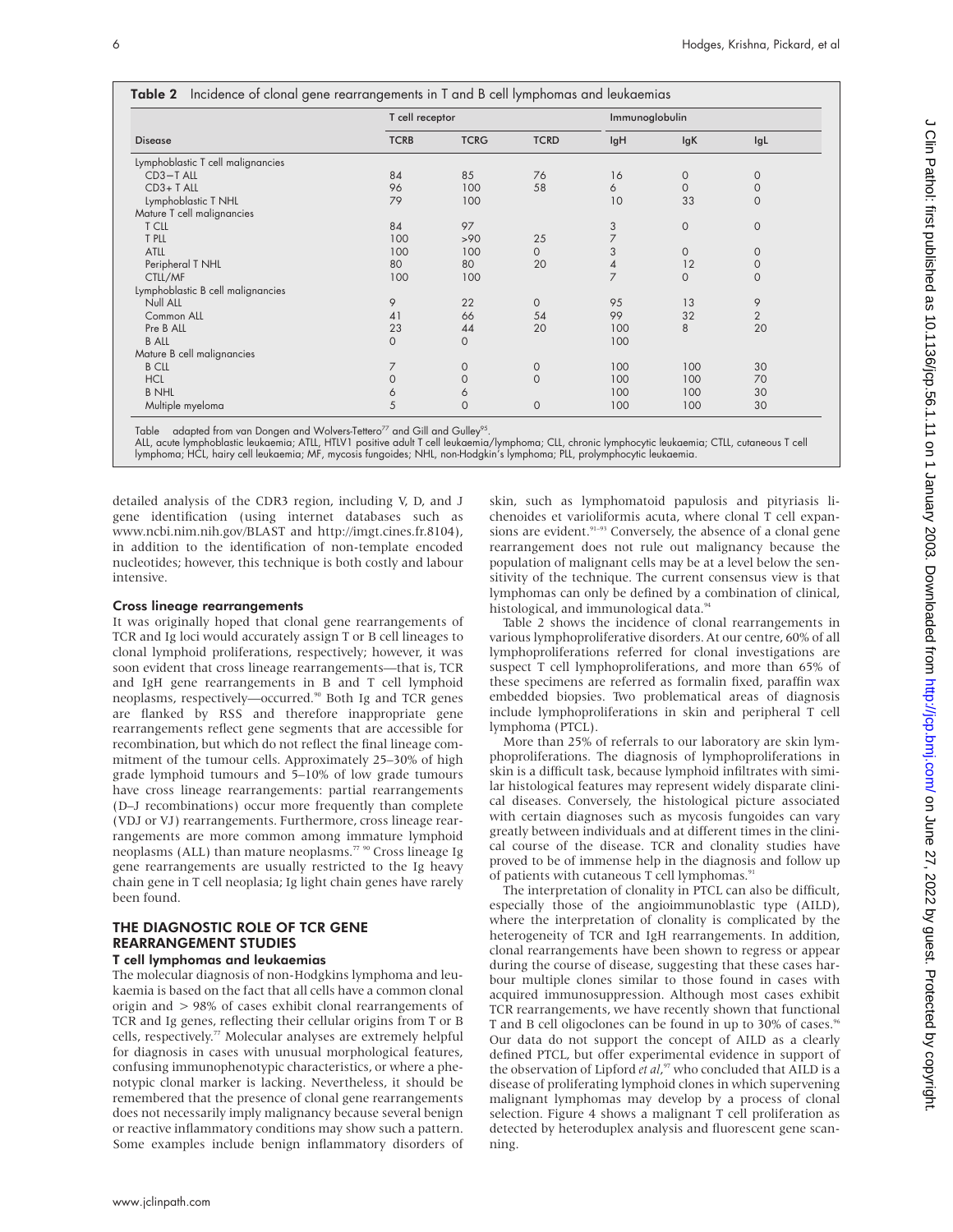"The presence of clonal gene rearrangements does not necessarily imply malignancy because several benign or reactive inflammatory conditions may show such a pattern"

During the treatment of many haematological malignancies, tumour cells may become undetectable in blood, bone marrow, etc by conventional means. However, many cases may still relapse, indicating that biological remission has not been achieved. MRD describes the presence of tumour cells at a level below that detectable by conventional methodology and provides accurate information about the efficacy of treatment regimens.77 98 Furthermore, MRD analysis can predict outcome by determining malignant cell burden during initial treatment. Most MRD assays use "real time" technology to quantitate residual disease. Such assays exploit the 5′→3′ nuclease activity of Taq polymerase to detect and quantify specific PCR products.<sup>99 100</sup> Using this technique, the PCR product is measured at each cycle by cleavage of a fluorogenic intrinsic probe by the emission of a fluorescent signal that accumulates during the reaction. Because post-PCR processing is not necessary, quantitative data can be accumulated quickly. Real time primers and probes have been applied to patient specific junctional regions in ALL, in addition to BCR–ABL fusion transcripts in chronic myeloid leukaemia, to provide accurate and reliable data for MRD detection.<sup>101 102</sup>

# Large granular lymphocytoses

The syndrome of large granular lymphocytosis (LGL) with chronic neutropenia was recognised as a distinct clinical entity in 1977. Two types of LGLs have been described on the basis of their lineages: CD3+ LGL and CD3− LGL. Whereas CD3+ LGLs express and rearrange TCRs, CD3− LGLs are composed of natural killer cells which do not rearrange their TCR or Ig genes.<sup>103 104</sup> Although clonality can be easily demonstrated in the more common CD3+ LGL by the detection of TCR gene rearrangement, clonality is less easy to demonstrate in CD3− LGL, although clonal analysis using the lineage independent method of X inactivation has been applied to this group.<sup>105</sup> Furthermore, the detection of a single episomal form of EBV has been used as evidence that the LGL has arisen from a single EBV infected cell.<sup>106</sup>

One of the key questions in this disorder has been whether LGL represents a "reactive" or "neoplastic" proliferation. It should also be noted that oligoclonal/clonal T cell expansions are frequently seen in the peripheral blood of normal healthy individuals. Such expansions are most prominent among CD8+ T cells and are increasingly present with age, being detectable in adults (> 35 years of age) and becoming very frequent in the elderly ( $> 70$  years of age).<sup>60 107–109</sup> However, such populations are not unknown in the young. We have recently described two paediatric cases presenting in the 2nd decade of life with neutropenia and sepsis. Both cases had expanded clonal populations of TCRBV13 CD8+ T cells. Both patients received cyclosporin and showed pronounced clinical improvement. In contrast, the CD4+ T cell repertoire remains largely polyclonal throughout life, although expanded CD4+/ CD45RO+ populations have been detected in elderly individuals.<sup>61</sup>

Although some reports have highlighted that clonality studies and CD8 TCRVB family profiling are useful in monitoring disease progression and response to treatment in LGL, it has been suggested that the morbidity and mortality in LGL is primarily related to neutropenia rather than lymphocytosis.<sup>104</sup> Most of our current knowledge regarding the management of these patients comes from anecdotal case reports and with the uncertainty in the diagnosis, the indication for beginning aggressive immunosuppressive treatment remains unclear.

# Infection

Infections, particularly viral (EBV, cytomegalovirus (CMV), human T cell lymphotropic virus (HTLV), and HIV) and staphylococcal toxic shock syndrome, are known to induce lymphocytosis, usually polyclonal, but occasionally clonal.110–112 The lymphocytoses in CMV, EBV, and HTLV infection are usually associated with an expansion of LGLs. After EBV infection, memory clonotypic CD8+ cells persist at relatively high circulating frequencies and are necessary for maintaining a balanced host–virus relationship in normal individuals. More recently, oligoclonality has also been seen in hepatitis B virus specific CD8+ cells using HLA-A2 peptide tetramers.  $^{\rm 113}$ 

EBV is commonly associated with post transplant lymphoproliferative disease of oligoclonal B cell origin. T cell proliferations after transplantation are uncommon but such populations have been reported.<sup>114</sup> Reactive oligoclonal populations can also occur following transplantation that represent re-population of the bone marrow, and which cannot be interpreted as re-occurrence of malignancy without reference to the original clone.

TCR family expansions have also been reported in HIV positive patients with low CD4+ cell counts, and it has been suggested that the virus per se may have a superantigen effect on the TCR.115 116 Recent studies have also shown that in the early phases of HIV infection there is a transient expansion of CD8+ T cells, which in some patients may persist for six to 30 months.<sup>117</sup> CD8+ T cells play an important role in protection and control of HIV-1 by direct cytolysis of infected cells and by suppression of viral replication by secreting cytokines, chemokines, and CD8+ T cell antiviral factors. Although clonality and oligoclonality can be demonstrated in a proportion of these cells they represent a reactive expansion of CD8+ T cells rather than malignancy. A decline in reactive clonal CD8 cells has been linked to progression to AIDS, with a strong inverse correlation between the in vivo frequency of HIV specific clones and levels of viraemia.<sup>118</sup>

### Immunodeficiency

In many primary immunodeficiency disorders a high degree of clonality/oligoclonality is present within lymphocyte populations. Restricted heterogeneity of T cell subpopulations has been described in Omenn's syndrome, with skewing of the TCRAB repertoire and the presence of oligoclonal T cell populations.68 119 Omenn's syndrome was first described in 1965 as a severe form of SCID, characterised by erythroderma, failure to thrive, and lymphadenopathy. High numbers of activated, anergic T cells are usually present and infiltrate skin and gut epithelium. Recent reports have described mutations in RAG1 and RAG2 genes in this syndrome.<sup>120 121</sup> However, clinically defined Omenn's syndrome may be a more complex entity than is currently recognised.<sup>120</sup> We have recently studied eight children with clinically defined Omenn's syndrome and two of the eight demonstrated RAG gene mutations. Alterations of the TCRVB repertoire were seen with five of the eight children demonstrating oligoclonal TCRV gene rearrangements. Although failure to demonstrate TCRVB clonality may arise from the lack of homology of V primers to all known V genes, these results suggest that TCRVB skewing and clonality may not be seen in all cases and may, in part, be related to the type of RAG gene mutation.<sup>123</sup> Furthermore, oligoclonal B cell populations found in one child in the absence of clonal T cells were confirmed by gene sequencing (J L Smith *et al*, unpublished data, 2002). Such data suggest that Omenn's syndrome is a more heterogeneous disease than previously recognised.

The differentiation of materno–fetal graft versus host disease from Omenn's syndrome in patients with SCID and similar presenting features can be resolved by chimaerism studies. Although materno–foetal grafts have not been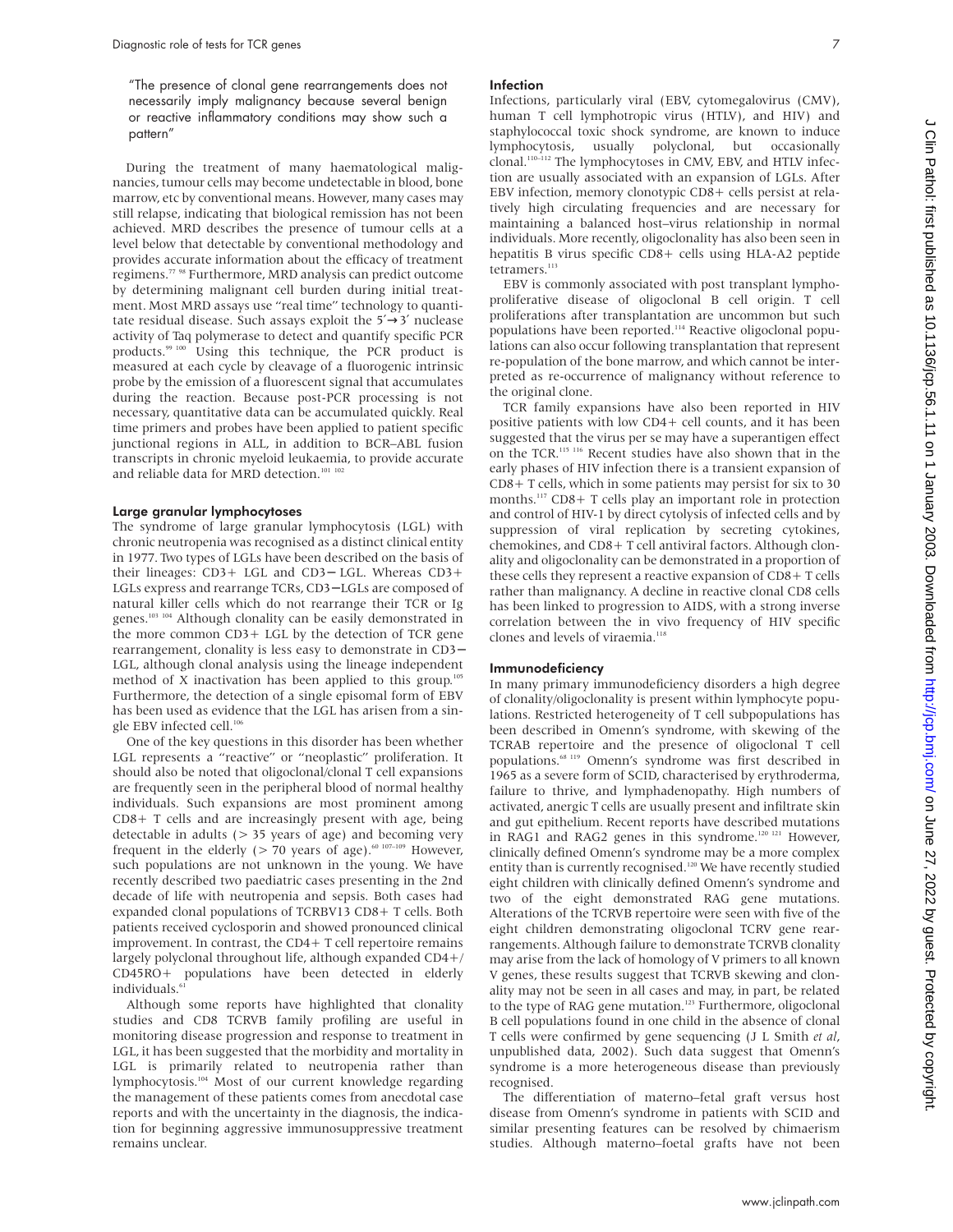# Take home messages

- T cell receptor (TCR) gene rearrangement is an important event in T cell ontogeny that enables T cells to recognise antigens specifically, and any dysregulation in this process may result in disease
- Techniques such as Southern blot hybridisation, polymerase chain reaction (PCR), and flow cytometry have enabled T cell proliferations to be characterised in malignancy and in diseases where T cells have been implicated in the pathogenesis, such as immunodeficiency, autoimmunity, and atopy
- One of the most important of these applications is the diagnosis of lymphocytic disease and its differentiation from reactive lymphoproliferations
- These applications are less well defined for patient monitoring but are useful for monitoring minimal residual disease (MRD) and in patients with CD8+ lymphocytoses
- Methods based on real time PCR are also available for monitoring MRD after treatment or bone marrow transplantation
- TCR gene studies have been diagnostically useful for the definition of immunodeficiency states, most notably, Omenn's syndrome, and for the characterisation of T cells at disease sites in patients with autoimmune disease or allergy
- However, PCR technology has a high incidence of false negativity, resulting from the use of consensus primers, so that several groups are working towards the design of better primers

reported to show the alterations in the T cell repertoire commonly seen in patients with Omenn's syndrome, studies for TCRG/TCRD clonality analysis may be useful. We have identified three cases of materno–fetal engraftment with clonal TCRGD populations in the blood (J L Smith *et al*, unpublished data, 2002).

Clonal or oligoclonal lymphocyte populations can also be found in other children with primary immunodeficiency. In a study of genomic DNA, extracted from blood lymphocytes from 86 children with defined and undefined immunodeficiency, and using heteroduplex analysis we have found clonal or oligoclonal populations of T and/or B cells in 37 cases. Of these 37 children, 84% had clonal TCR gene rearrangements and 35% had clonal IgH rearrangements. In a control study of 26 children matched for age and sex we did not find clonal/oligoclonal populations (J L Smith, *et al* unpublished data, 2002). The origin of these clonal populations is uncertain; however, from the diversity of the patient population studied it is clear that intrinsic factors alone cannot explain these results and that extrinsic factors may have an important role.<sup>121</sup>

"Although clonal rearrangements are the hallmark of lymphoid tumours, monoclonal proliferations have been reported in patients with CVID without progression"

The most common type of primary immunodeficiency in clinical practice is CVID.124 Significant differences in TCRBV gene usage has been reported in patients with CVID, and in particular those with an associated CD8+ lymphocytosis.<sup>124 125</sup> Up to 15% of patients with CVID have lymphoadenopathy, with granulomatous lymphadenopathy occurring in 75% of all biopsies.<sup>126</sup> The remainder, including reactive and atypical lymphoid hyperplasia, lack distinctive features and in these patients prediction of clinical outcome is highly unsatisfactory.<sup>66</sup> Lymphomas occurring in patients with CVID are usually diffuse and are of intermediate or high grade in the working formulation. The diagnosis is complicated by the fact that lymphoid tissue from all patients with CVID can be histologically abnormal because germinal centres are frequently absent

or poorly developed, so that stimulation by infection can result in histologies that are difficult to differentiate from lymphoma.<sup>12</sup>

Lymphomas of B cell type predominate in CVID, although T cell types have been reported<sup>128</sup> The interpretation of clonality in this group of patients is complex. Although clonal rearrangements are the hallmark of lymphoid tumours, monoclonal proliferations have been reported in patients without progression. In a recent UK study, we have reviewed clonality in biopsies of reactive and lymphoma histologies. Although clearly present in lymphoma tissue, clonal populations of B cells were also found in reactive biopsies and biopsies of equivocal lymphoma histology. Apparent clonality may result from small numbers of B cells present in some biopsies, but this was not true in all biopsies of reactive histology. In CVID, clonal populations cannot be definitive for lymphoma and these findings must be interpreted with the immunohistology of the biopsy and the clinical presentation of the patient.

# Clonality in autoimmunity and atopy

In many autoimmune and atopic disorders localised T cell expansions have been described in the affected tissue and subsequent clonality studies have identified increased oligoclonality within T cells at these sites. In both rheumatoid arthritis and multiple sclerosis, various different TCRAV and TCRBV segments have been found to be expanded, and oligoclonal/clonal populations of CD4+ and CD8+ T cells have been identified at the disease sites. $62$  129–133; however, no consistent usage of TCRBV families has been identified between studies. Some of these studies have implications for immunotherapy.<sup>134</sup>

Clonal and oligoclonal lymphocyte expansions can be found in the lungs of atopic and non-atopic patients with asthma and normal individuals.<sup>135</sup> Therefore, it is difficult to comment on the clinical relevance of these findings; however, clonal populations can also be found after allergen challenge, suggesting a specific T cell response in some cases. Although the lung T cell repertoire is broadly representative of blood T cells, there does appear to be selection and amplification of specific T cell families in the lung in response to local antigenic stimulation.<sup>136</sup> In a recent study, we examined the clonality of the T cell response to peanut in MHC class II identical peanut allergy discordant siblings. In vitro stimulation of peripheral blood mononuclear cells with crude peanut extract resulted in stimulation of clonal/oligoclonal T cell responses, together with increased usage of TCRVB11 in peanut allergic individuals.<sup>137</sup>

Analysis of clonality is a further means of characterising T cells in clinical hypersensitivity reactions; however, apparent specific T cell responses to antigen in some atopic individuals, characterised by oligoclonality of T cell populations at the affected site, do not always provide unique clonality profiles that could be used as diagnostic markers for these diseases.

# **CONCLUSION**

Advances in molecular biological techniques have provided a variety of methods for the investigation of disease. Methods are applicable to RNA and DNA, including poor quality DNA isolated from paraffin wax embedded biopsy material, thus enabling retrospective analyses to be carried out. Foremost among these applications is the diagnosis of lymphocytic disease and differentiation from reactive lymphoproliferations. These applications are less well defined for patient monitoring but are useful for monitoring MRD and in patients with CD8+ lymphocytoses. Methods based on real time PCR are also available for monitoring residual disease after treatment or bone marrow transplantation. The study of the T cell repertoire has proved diagnostically useful for the definition of immunodeficiency states, most notably, Omenn's syndrome,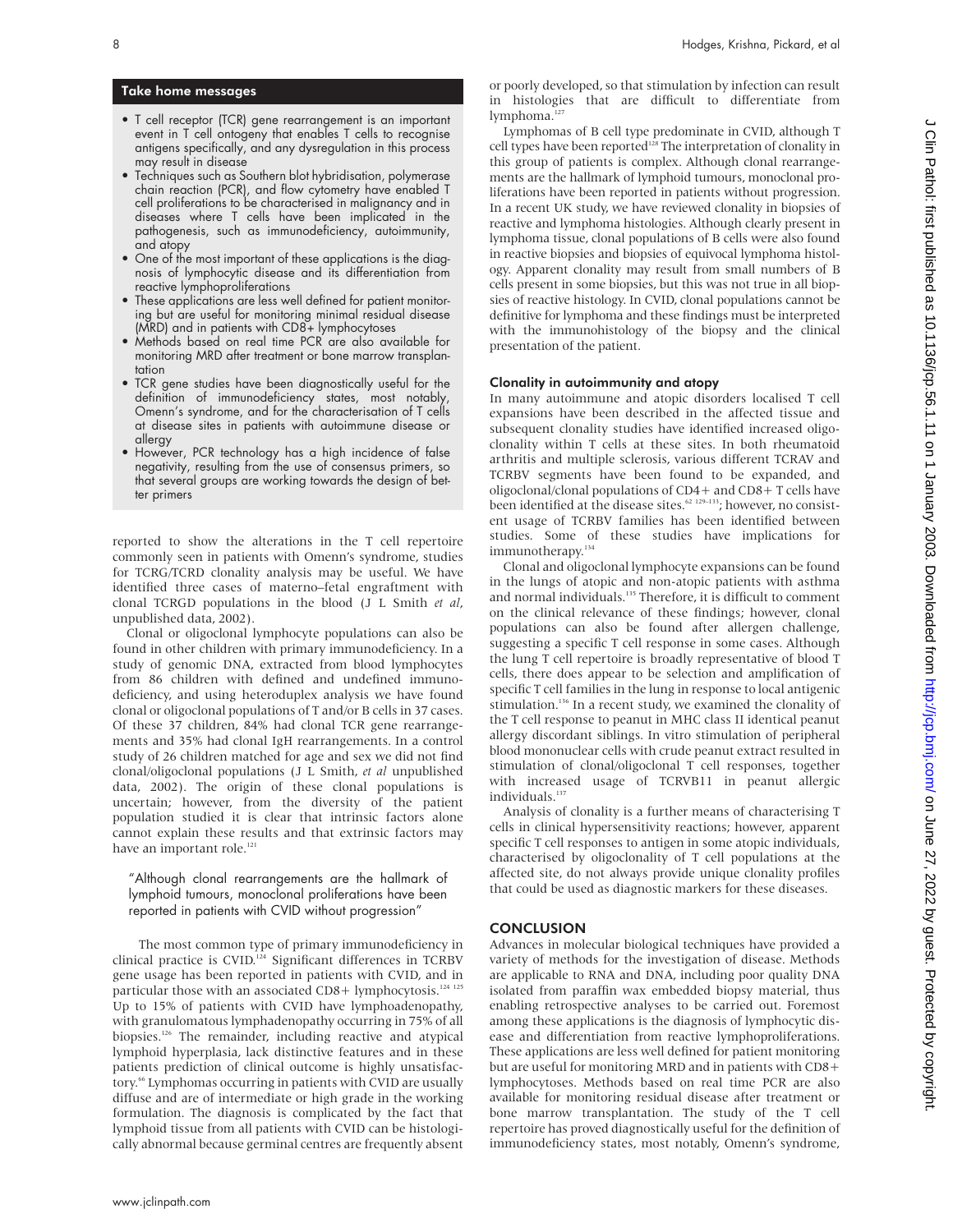and for the characterisation of T cells at disease sites in patients with autoimmune disease or allergy. Nevertheless, one of the limitations of PCR technology is the high incidence of false negativity, resulting from the use of consensus primers. Currently, there are several groups working towards the design of better primers,<sup>38</sup> which we hope will be available in forthcoming years.

#### ..................... Authors' affiliations

E Hodges, M T Krishna, C Pickard, J L Smith, Wessex Immunology, Southampton University Hospitals NHS Trust, Tremona Road, Southampton SO16 6YD, UK

#### **REFERENCES**

- 1 Clevers H, Alarcon B, Wileman T, et al. The T cell receptor/CD3 complex: a dynamic protein ensemble. Annu Rev Immunol 1988;6:629–62.
- 2 Rudd CE, Janssen O, Cai YC, et al. Two-step TCR zeta/CD3-CD4 and CD28 signaling in T cells: SH2/SH3 domains, protein-tyrosine and lipid kinases. Immunol Today 1994;15:225–34.
- 3 Weiss A, Iwashima M, Irving B, et al. Molecular and genetic insights into cell antigen receptor signal transduction. Adv Exp Med Biol 1994;365:53–62.
- 4 Esin S, Shigematsu M, Nagai S, et al. Different percentages of peripheral blood gamma delta + T cells in healthy individuals from<br>different areas of the world. *Scand J Immunol* 1996;**43**:593–6.
- 5 Ciccone E, Ferrini S, Bottino C, et al. A monoclonal antibody specific for a common determinant of the human T cell receptor gamma/delta directly activates CD3+. J Exp Med 1988;168: $1-11$
- 6 **Dechanet J**, Merville P, Lim A, *et al.* Implication of gammadelta T cells in the human immune response to cytomegalovirus. *J Clin Invest* 1999;103:1437–49.
- 7 WHO-IUIS Nomenclature Sub-committee on TCR Designation. Nomenclature for T-cell receptor (TCR) gene segments of the immune system. Immunogenetics 1995;42:451-3.
- 8 Caccia N, Kronenberg M, Saxe D, et al. The T cell receptor beta chain genes are located on chromosome 6 in mice and chromosome 7 in humans. Cell 1984;37:1091–9.
- 9 Morton CC, Duby AD, Eddy RL, et al. Genes for beta chain of human T-cell antigen receptor map to regions of chromosomal rearrangement in T cells. Science 1985;228:582-5.
- 10 Isobe M, Erikson J, Emanuel BS, et al. Location of gene for beta subunit of human T-cell receptor at band 7q35, a region prone to<br>rearrangements in T cells. *Science* 1985;**228**:580–2.<br>11 **Griesser H**, Champagne E, Tkachuk D, *et al*. The human T cell receptor
- alpha-delta locus: a physical map of the variable, joining and constant region genes. Eur J Immunol 1988;4:641–4.
- 12 Wilson RK, Lai E, Concannon P, et al. Structure, organization and polymorphism of murine and human T-cell receptor alpha and beta chain gene families. Immunol Rev 1988;101:149–72.
- 13 Rabbitts TH, Lefranc MP, Stinson MA, et al. The chromosomal location of T-cell receptor genes and a T cell rearranging gene: possible correlation with specific translocations in human T cell leukaemia. EMBO J 1985;4:1461–5.
- 14 Lefranc M-P. Locus maps and genomic repertoire of the human T cell repertoire. The Immunologist 2000;8:72–8.
- 15 Alt FW, Oltz EM, Young F, et al. VDJ recombination. Immunol Today 1992;13:306–14.
- 16 Roman-Roman S, Ferradini L, Azocar J, et al. Studies on the human T cell receptor alpha/beta variable region genes. I. Identification of 7 additional V alpha subfamilies and 14 J alpha gene segments. Eur J Immunol 1991;21:927–33.
- 17 Yoshikai Y, Clark SP, Taylor S, et al. Organization and sequences of the variable, joining and constant region genes of the human T-cell receptor<br>alpha-chain. Nature 1985;**316**:837–40.<br>18 **Kimura N**, Toyonaga B, Yoshikai Y, *et al*. Sequences and repertoire of
- the human T cell receptor alpha and beta chain variable region genes in thymocytes. Eur J Immunol 1987;17:375-83.
- 19 Klein MH, Concannon P, Everett M, et al. Diversity and structure of human T-cell receptor alpha-chain variable region genes. Proc Natl Acad Sci U S A 1987:84:6884-8.
- 20 Koop BF, Hood L. Striking sequence similarity over almost 100 kilobases of human and mouse T-cell receptor DNA. Nat Genet 1994;7:48–53.
- 21 Rowen L, Koop BF, Hood L. The complete 685-kilobase DNA sequence of the human beta T cell receptor locus. Science 1996;272:1755–62.
- 22 Toyonaga B, Mak TW. Genes of the T-cell antigen receptor in normal and malignant T cells. Annu Rev Immunol 1987;5:585–620.
- 23 Arden B, Clarke SP, Kabelitz D. Human T-cell receptor variable gene segment families. *Immunogenetics* 1995;4**2**:455–500.<br>24 **Lefranc MP**, Forster A, Baer R, *et al*. Diversity and rearrangement of the
- human T cell rearranging gamma genes: nine germ-line variable genes belonging to two subgroups. Cell 1986;45:237–46.
- 25 Forster A, Huck S, Ghanem N, et al. New subgroups in the human T cell rearranging V gamma gene locus. EMBO J 1987;6:1945–50.
- 26 Oettinger MA, Schatz DG, Gorka C, et al. RAG-1 and RAG-2, adjacent genes that synergistically activate V(D)J recombination. *Science*<br>1990;**248**:1517–23.
- 27 **Notarangelo LD**, Santagata S, Villa A. Recombinase activating gene<br>enzymes of lymphocytes. *Curr Opin Haematol* 2001;**8**:41–6.<br>28 **Landau NR**, Schatz DG, Rosa M, *et al*. Increased frequency of N-region
- insertion in a murine pre-B-cell line infected with a terminal deoxynucleotidyl transferase retroviral expression vector. Mol Cell Biol 1987;7:3237–43.
- 29 Early P, Huang H, Davis M, et al. An immunoglobulin heavy chain variable region gene is generated from three segments of DNA: VH, D and JH. Cell 1980;19:981–2.
- 30 Tonegawa S. Somatic generation of antibody diversity. Nature 1983;302:575–81.
- 31 Davis MM, Bjorkman PJ. T-cell antigen receptor genes and T-cell recognition. Nature 1988;334:395–402.
- 32 Lewis SM. P nucleotides, hairpin DNA and V(D)J joining: making the connection. Semin Immunol 1994;6:131–41.
- 33 Nadel B, Feeney AJ. Nucleotide deletion and P addition in V(D)J recombination: a determinant role of the coding-end sequence. Mol Cell Biol 1997;17:3768–78.
- 34 Alt FW, Baltimore D. Joining of immunoglobulin heavy chain gene segments: implications from a chromosome with evidence of three D–JH<br>fusions. *Proc Natl Acad Sci U S A* 1982;**79**:4118–22.
- 35 Gilfillan S, Dierich A, Lemeur M, et al. Mice lacking TdT: mature animals with an immature lymphocyte repertoire. Science 1993;261:1175–8.
- 36 Jorgensen JL, Esser U, Fazekas de St Groth B, et al. Mapping T-cell receptor–peptide contacts by variant peptide immunization of<br>single-chain transgenics. *Nature* 1992;**355**:224–30.<br>37 **Akolkar PN**, Gulwani-Akolkar B, Pergolizzi R, *et al*. Influence of HLA
- 
- genes on T cell receptor V segment trequencies and expression levels in<br>peripheral blood lymphocytes. J Immunol 1993;150:2761-73.<br>Gulwani-Akolkar B, Shi B, Akolkar PN, *et al.* Do HLA genes play a<br>prominent role in determi humans? *J Immunol* 1995;**154**:3843–51<sup>'</sup>.
- 39 Walser-Kuntz DR, Weyand CM, Fulbright JW, et al. HLA-DRB1 molecules and antigenic experience shape the repertoire of CD4 T cells. Hum Immunol 1995;44:203–9.
- 40 Kay RA, Snowden N, Hajeer A, et al. Genetic control of the human V beta 13.2 T cell repertoire: importance of allelic variation outside the coding regions of the TCRBV13S2 gene. Eur J Immunol 1994;24:2863–7.
- 41 Vissinga CS, Charmley P, Concannon P. Influence of coding region polymorphism on the peripheral expression of a human TCR V beta gene. J Immunol 1994;152:1222–7.
- 42 Reyburn H, Cornelis F, Russell V, et al. Allelic polymorphism of human T-cell receptor V alpha gene segments. Immunogenetics 1993;38:287–91.
- 43 Robinson MA. Allelic sequence variations in the hypervariable region of a T-cell receptor beta chain: correlation with restriction fragment length<br>polymorphism in human families and populations. *Proc Natl Acad Sci U*<br>S A 1989;**86**:9422–6.
- 44 Li Y, Szabo P, Robinson MA, et al. Allelic variations in the human T cell
- receptor V beta 6.7 gene products. J Exp Med 1990;1**71**:221–30.<br>45 **Pile K**, Wordsworth P, Liote F, et al. Analysis of a T-cell receptor V beta<br>segment implicated in susceptibility to rheumatoid arthritis: V beta 2 germline polymorphism does not encode susceptibility. Ann Rheum Dis 1993;52:891–4.
- 46 Gomolka M, Epplen C, Buitkamp J, et al. Novel members and germline polymorphisms in the human T-cell receptor Vb6 family. Immunogenetics 1993;37:257–65.
- 47 Posnett DN, Vissinga CS, Pambuccian C, et al. Level of human TCRBV3S1 (V beta 3) expression correlates with allelic polymorphism in the spacer region of the recombination signal sequence. J Exp Med 1994;179:1707–11.
- 48 Ishihara S, Okada S, Wakiguchi H, et al. Clonal lymphoproliferation following chronic active Epstein-Barr virus infection and hypersensitivity to<br>mosquito bites. A*m J Hematol* 1997;**54**:276–81.
- 49 Soudeyns H, Campi G, Rizzardi GP, et al. Initiation of antiretroviral therapy during primary HIV-1 infection induces rapid stabilization of the T-cell receptor beta chain repertoire and reduces the level of T-cell oligoclonality. Blood 2000;95:1743–51.
- 50 Pantaleo G, Demarest JF, Soudeyns H, et al. Major expansion of CD8+ T cells with a predominant V beta usage during the primary immune response to HIV. Nature 1994;370:463–7.
- 51 Wang EC, Moss PA, Frodsham P, et al. CD8highCD57+ T lymphocytes in normal, healthy individuals are oligoclonal and respond to human cytomegalovirus. J Immunol 1995;155:5046–56.
- 52 Lehner PJ, Wang EC, Moss PA, et al. Human HLA-A0201-restricted cytotoxic T lymphocyte recognition of influenza A is dominated by T cells<br>bearing the V beta 17 gene segment. *J Exp Med* 1995;**181**:79–91.<br>53 **Choi YW**, Kotzin B, Herron L, *et al*. Interaction of Staphylococcus aureus
- toxin "superantigens" with human T cells. Proc Natl Acad Sci U S A 1989;86:8941–5.
- 54 Ulrich RG. Evolving superantigens of Staphylococcus aureus. FEMS Immunol Med Microbiol 2000;27:1–7.
- 55 McCormick JK, Pragman AA, Stolpa JC, et al. Functional characterization of streptococcal pyrogenic exotoxin J, a novel superantigen. *Infect Immun* 2001;69:1381–8.
- 56 Bernal A, Proft T, Fraser JD, et al. Superantigens in human disease. J Clin Immunol 1999;19:149–57.
- 57 Ishii E, Kimura N, Kato K, et al. Clonal change of infiltrating T-cells in children with familial hemophagocytic lymphohistiocytosis: possible association with Epstein-Barr virus infection. Cancer 1999;85:1636-43.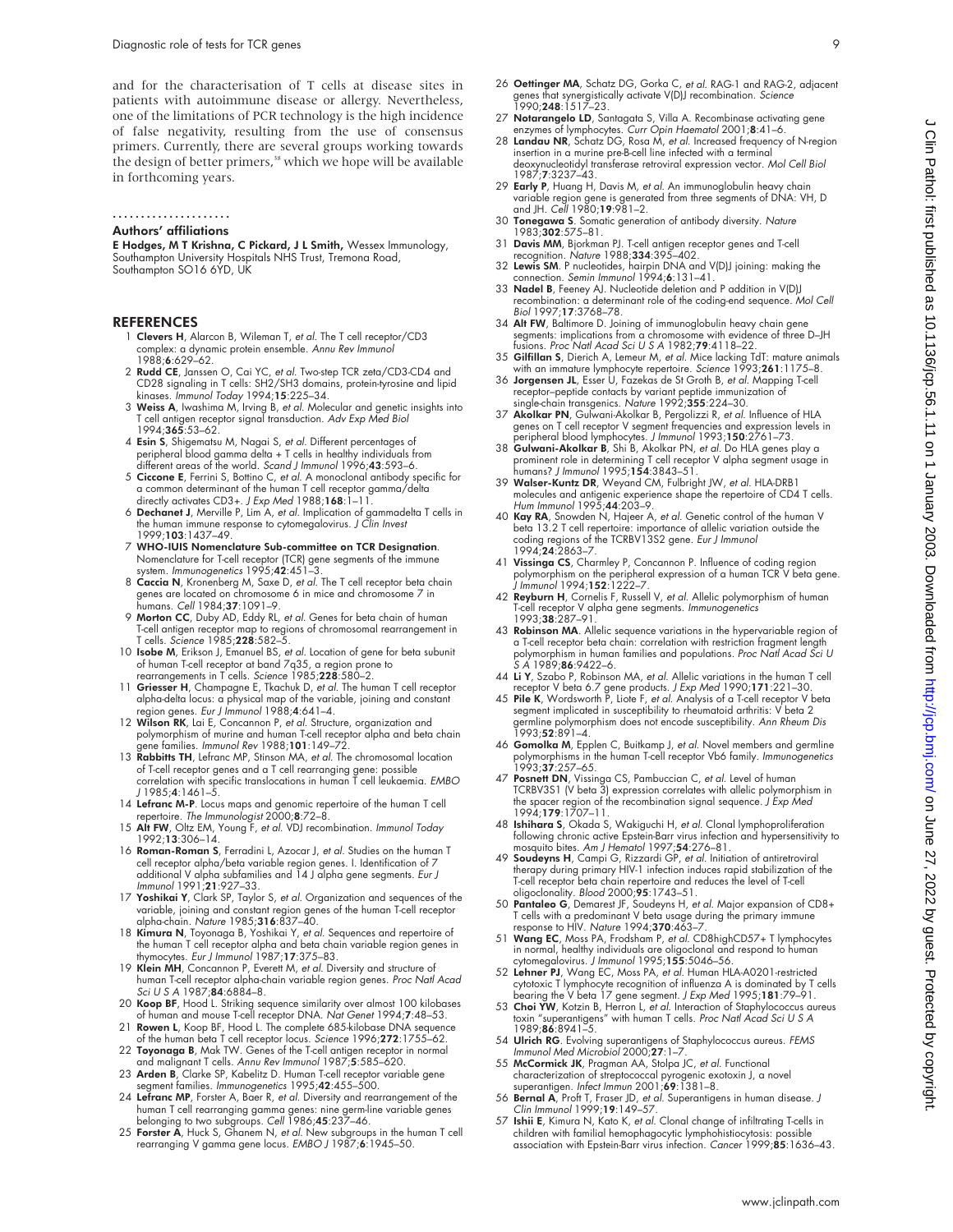$57,$ 

2022 by guest. Protected by copyright

- 58 Islam SA, Hay CM, Hartman KE, et al. Persistence of human immunodeficiency virus type 1-specific cytotoxic T-lymphocyte clones in a<br>subject with rapid disease progression. *J Virol* 2001;**75**:4907–11.
- 59 Than S, Kharbanda M, Chitnis V, et al. Clonal dominance patterns of CD8 T cells in relation to disease progression in HIV-infected children. J Immunol 1999;162:3680–6.
- 60 Posnett DN, Sinha R, Kabak S, et al. Clonal populations of T cells in
- normal elderly humans: the T cell equivalent to "benign monoclonal<br>gammapathy". J Exp Med 1994;**179:**609–18.<br>61 **Schwab R**, Szabo P, Manavalan JS, *et al.* Expanded CD4+ and CD8+ T<br>cell clones in elderly humans. J Immunol
- 62 Davey MP, Burgoine GA, Woody CN. TCRB clonotypes are present in CD4+ T cell populations prepared directly from rheumatoid synovium. Hum Immunol 1997;55:11–21.
- 63 Michalowska-Wender G. The early stage of multiple sclerosis in the light of molecular and immunological studies. *Folia Neuropathol*<br>1999;**37**:273–6.
- 64 Oksenberg JR, Panzara MA, Begovich AB, et al. Selection for T-cell receptor V beta–D beta–J beta gene rearrangements with specificity for a<br>myelin basic protein peptide in brain lesions of multiple sclerosis. *Nature*<br>1993;**362**:68–70.
- 65 Ben Nun A, Liblau RS, Cohen L, et al. Restricted T-cell receptor V beta gene usage by myelin basic protein-specific T-cell clones in multiple sclerosis: predominant genes vary in individuals. Proc Natl Acad Sci U S A 1991;**88**:2466–70.
- 66 Sander CA, Medeiros LJ, Weiss LM, et al. Lymphoproliferative lesions in patients with common variable immunodeficiency syndrome. Am J Surg Pathol 1992;**16**:1170–82.
- 67 Elenitoba-Johnson KS, Jaffe ES. Lymphoproliferative disorders associated with congenital immunodeficiencies. Semin Diagn Pathol 1997;14:35–47.
- 68 Brooks EG, Filipovich AH, Padgett JW, et al. T-cell receptor analysis in Omenn's syndrome: evidence for defects in gene rearrangement and assembly. Blood 1999;93:242–50.
- 69 van den Beemd R, Boor PP, van Lochem EG, et al. Flow cytometric analysis of the Vbeta repertoire in healthy controls. Cytometry 2000;40:336–45.
- 70 Langerak AW, van den Beemd R, Wolvers-Tettero IL, et al. Molecular and flow cytometric analysis of the Vbeta repertoire for clonality assessment in mature TCRalphabeta T-cell proliferations. Blood 2001;98:165–73.
- 71 Slack DN, McCarthy KP, Wiedemanm LM, et al. Evaluation of sensitivity, specificity, and reproducibility of an optimised method for detecting clonal rearrangements of immunoglobulin and T cell receptor genes in formalin fixed, paraffin embedded sections. Diagn Mol Pathol 1993;2:223–32.
- 72 Pannetier C, Even J, Kourilisky P. T-cell repertoire diversity and clonal expansions in normal and clinical samples. Immunol Today 1995:16:176–81.
- 73 Rosenberg WM, Moss PA, Bell JI. Variation in human T cell receptor V beta and J beta repertoire analysis using anchor polymerase chain reaction. Eur J Immunol 1992;22:541–9.
- 74 Uematsu Y, Wege H, Straus A, et al. The T-cell receptor repertoire in the synovial fluid of a patient with rheumatoid arthritis is polyclonal. Proc Natl Acad Sci U S A 1991;19:8534–8.
- 75 Gagne K, Brouard S, Giral M, et al. Highly altered V beta repertoire of T cells infiltrating long-term rejected kidney allografts. *J Immunol*<br>2000;**164**:1553–63.
- 76 McCarthy KP, Sloan JP, Kabarowski JHS, et al. A simplified method of detection of clonal rearrangements of the T-cell receptor γ chain gene. Diagn Mol Pathol 1992;1:173–9.
- 77 van Dongen JJM, Wolvers-Tettero LM. Analysis of immunoglobulin and T cell receptor genes. Part II: possibilities and limitations in the diagnosis and management of lymphoproliferative diseases and related disorders. Clin Chim Acta 1991;198:93–174.
- 78 Bartram CR. Molecular genetic techniques for detection of minimal residual disease in acute lymphoblastic leukemia: possibilities and limitations. Recent Results Cancer Res 1993;131:149–55.
- 79 Kneba M, Boilz I, Linke B, et al. Analysis of rearranged T-cell receptor beta-chains by polymerase chain reaction (PCR) DNA sequencing and automated high resolution PCR fragment analysis. Blood 1995;86:3930–7.
- 80 Assaf C, Hummel M, Dippel E, et al. High detection rate of T-cell receptor beta chain rearrangements in T-cell lymphoproliferation by family specific polymerase chain reaction in combination with the GeneScan technique and DNA sequencing. Blood 2000;95:640-6.
- 81 Even J, Lim A, Puisieux I, et al. T-cell repertoires in healthy and diseased human tissues analysed by T-cell receptor beta-chain CDR3 size determination: evidence for oligoclonal expansions in tumours and<br>inflammatory diseases. Res Immunol 1995;146:65-80.<br>Marguerie C, Lunardi C, So A. PCR-based analysis of the TCR repertoire<br>in human autoimmune diseases. Immu
- 
- 83 Martinelli G, Farabegoli P, Testoni N, *et al*. Detection of clonality by<br>heteroduplex analysis of amplified junctional region of T-cell receptor<br>gamma in patients with T-cell acute lymphoblastic leukemias. Haematologica 1997;82:161–5.
- 84 Langerak AW, Szczepanski T, van der Burg M, et al. Heteroduplex PCR analysis of rearranged T cell receptor genes for clonality assessment in suspect T cell proliferations. Leukemia 1997;11:2192–9.
- 85 Yamamoto K, Masuko-Hongo K, Tanaka A, *et al.* Establishment and application of a novel T cell clonality analysis using single-strand conformation polymorphism of T cell receptor messenger signals. Hum Immunol 1996;48:23–31.
- 86 Offermans MT, Sonneveld RD, Bakker E, et al. Denaturing and non-denaturing gel electrophoresis as methods for the detection of junctional diversity in rearranged T cell receptor sequences. J Immunol Methods 1995;181:101-14.
- 87 Wood GS, Tung RM, Haeffner AC, et al. Detection of clonal T-cell receptor gamma gene rearrangements in early mycosis<br>fungoides/Sezary syndrome by polymerase chain reaction and<br>denaturing gradient gel electrophoresis (PCR/DGGE). *J Invest Dermatol*<br>1994;**103**:34–41.
- 88 Wilson KB, Quayle AJ, Suleyman S, et al. Heterogeneity of the TCR repertoire in synovial fluid T lymphocytes responding to BCG in a patient<br>with early rheumatoid arthritis. *Scand J Immunol* 1993;**38**:102–12.
- 89 Fodde R, Losekoot M. Mutation detection by denaturing gradient gel electrophoresis (DGGE). Hum Mutat 1994;3:83-94. 90 Griesser H. Gene rearrangements and chromosomal translocations in T
- cell lymphoma—diagnostic applications and their limits. Virchows Arch 1995;426:323–38.
- 91 Terhune MH, Cooper KD. Gene rearrangements and T-cell lymphomas. Arch Dermatol 1993;129:1484–90.
- 92 Weiss LM, Wood GS, Ellisen LW, et al. Clonal T-cell populations in pityriasis lichenoides et varioliformis acuta (Mucha-Habermann disease).<br>A*m J Pathol* 1987;**126**:417–21.
- 93 Wood GS, Strickler JG, Abel EA, et al. Immunohistology of pityriasis lichenoides et varioliformis acuta and pityriasis lichenoides chronica. Evidence for their interrelationship with lymphomatoid papulosis. J Am Acad Dermatol 1987;16:559–70.
- 94 Harris NL, Jaffe ES, Stein H, et al. A revised European-American classification of lymphoid neoplasms: a proposal from the international
- lymphoma study group. *Blood* 1994;**84**:1361–92.<br>95 **Gill JI**, Gulley MD. Immunoglobulin and T cell receptor gene<br>rearrangement. Diagn Haematol 1994;**8**:751–70.<br>96 **Smith JL**, Hodges E, Quin CT, et al. Frequent T and B cel
- 
- histologically and immunophenotypically characterized<br>angioimmunoblastic lymphadenopathy. Am J Pathol 2000;1**56**:661–9.<br>97 Lipford EH, Smith HR, Pittaluga S, *et al*. Clonality of angioimmunoblastic lymphadenopathy and implications for its evolution to malignant<br>lymphoma. *J Clin Invest* 1987;**79**:637–42.<br>98 **Campana D**, Pui CH. Detection of minimal residual disease in acute
- leukemia: methodologic advances and clinical significance. Blood 1995;85:1416–34.
- 99 Heid CA, Stevens J, Livak KJ, et al. Real time quantitative PCR. Genome Res 1996;6:986–94.
- 100 **Holland PM**, Abramson RD, Watson R, *et al.* Detection of specific polymerase chain reaction product by utilizing the 5′→3′ exonuclease activity of Thermus aquaticus DNA polymerase. *Proc Natl Acad Sci U S* 4 1991;**88**:7276–80.
- 101 Pongers-Willemse M J, Verhagen OJ, Tibbe GJ, et al. Real-time quantitative PCR for the detection of minimal residual disease in acute lymphoblastic leukemia using junctional region specific Taqman probes. Leukemia 1998;12:2006–14.
- 102 Bolufer P, Sanz GF, Barragan E, et al. Rapid quantitative detection of BCR–ABL transcripts in chronic myeloid leukemia patients by real-time reverse transcriptase polymerase-chain reaction using fluorescently labeled probes. Haematologica 2000;85:1248–54.
- 103 Loughran TP, Jr. Clonal diseases of large granular lymphocytes. Blood  $1993.82.1 - 14$
- 104 Loughran TP. Large granular lymphocytic leukemia: an overview. Hosp Pract (Off Ed) 1998;33:133-8. 105 Kelly A, Richards SJ, Sivakumaran M, et al. Clonality of CD3 negative
- large granular lymphocyte proliferations determined by PCR based X-inactivation studies. J Clin Pathol 1994;47:399–404.
- 106 Akashi K, Mizuno S. Epstein-Barr virus infected natural killer cell leukemia. Leuk Lymphoma 2000;40:57–66.
- 107 Wack A, Cossarizza A, Heltai S, et al. Age-related modifications of the human alphabeta T cell repertoire due to different clonal expansions in the CD4+ and CD8+ subsets. Int Immunol 1998;10:1281–8.
- 108 Fitzgerald JE, Ricalton NS, Meyer AC, et al. Analysis of clonal CD8+ T cell expansions in normal individuals and patients with rheumatoid arthritis. J Immunol 1995;154:3538–47.
- 109 **Hingorani R**, Choi IH, Akolkar P, *et al*. Clonal predominance of T cell<br>receptors within the CD8+ CD45RO+ subset in normal human subjects. J Immunol 1993;151:5762–9.
- 110 Lamy T, Loughran TP. Current concepts: large granular lymphocytic leukaemia. Blood Rev 1999:13:230–40.
- 111 Martin MP, Biggar RJ, Hamlin-Green G, *et al*. Large granular<br>lymphocytosis in a patient infected with HTLV-II. *AIDS Res Hum* Retroviruses 1993;9:715–19.
- 112 Choi YW, Herman A, DiGiusto D, et al. Residues of the variable region of the T-cell-receptor beta-chain that interact with S. aureus toxin<br>superantigens. *Nature* 1990;**346**:471–3.
- 113 Lechner F, Cuero AL, Kantzanou M, et al. Studies of human antiviral CD8+ lymphocytes using class I peptide tetramers. Rev Med Virol  $2001:11:11-22$ .
- 114 Wang LC, Lu MY, Yu Y, et al. T cell lymphoproliferative disorder following bone marrow transplantation for sever aplastic anaemia. Bone Marrow Transplant 2000;26:893–7.
- 115 **Hodara VL**, Jeddi-Tehrani M, Grunewald J, *et al*. HIV infection leads to<br>differential expression of T-cell receptor V beta genes in CD4+ and CD8+ T cells. AIDS 1993;7:633–8.
- 116 Bansal AS, Green LM, Khoo SH, et al. HIV induces deletion of T cell receptor variable gene product-specific T cells. Clin Exp Immunol 1993;94:17–20.